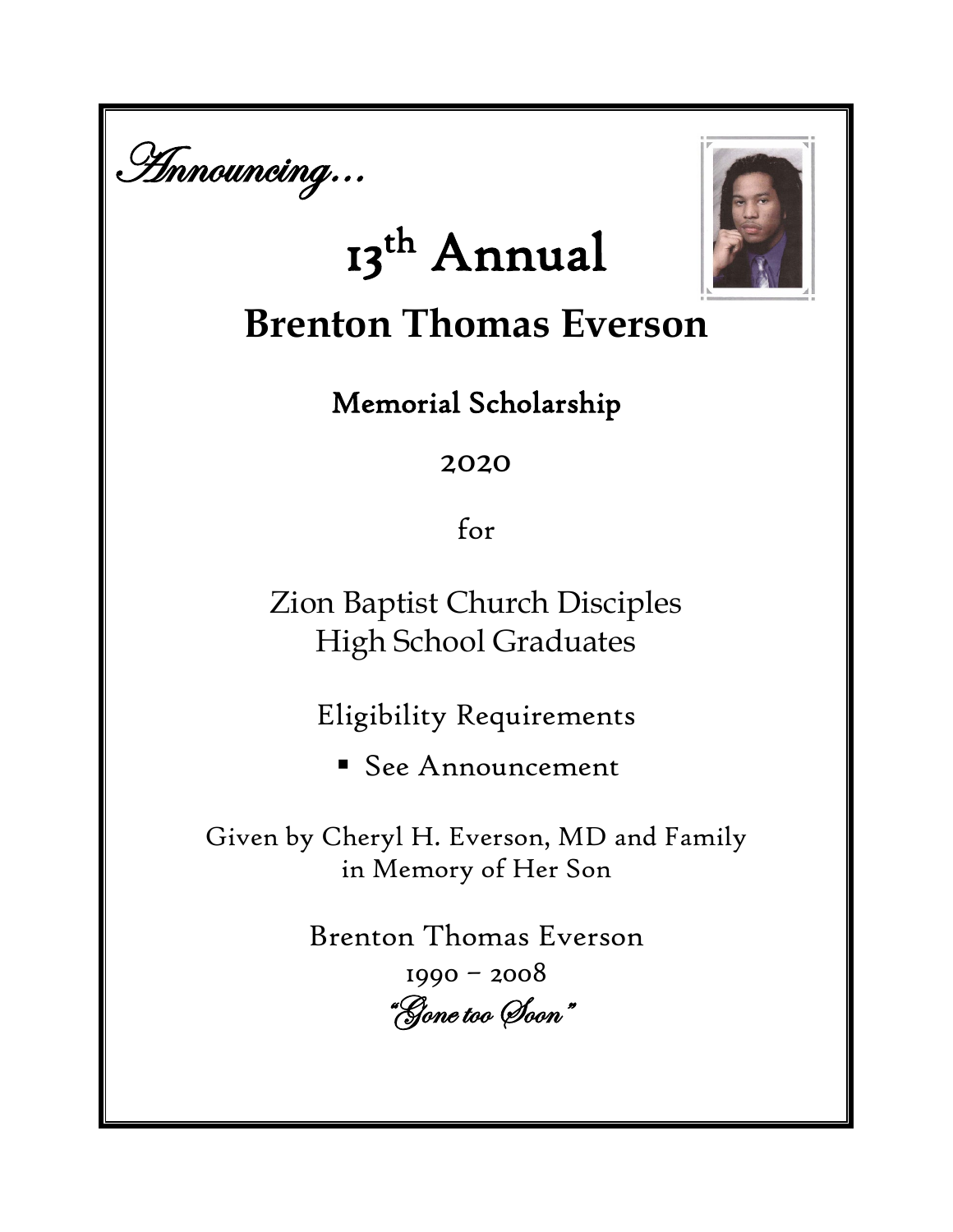### **13th ANNUAL**

### **Brenton Thomas Everson Memorial Scholarship**

**Zion Baptist Church 4850 Blagden Avenue, NW Washington, DC 20011**

**The Brenton Thomas Everson Scholarship Fund has been established to support a college-bound senior who has demonstrated solid academic improvement over the course of his or her high school career with an emphasis on academic improvement beginning in his or her junior year. The recipient of the award will be "someone like Brenton who has a positive spirit, has varied interests and may have struggled but found his or her way and is ready to excel." The aim of this annual scholarship is to identify and encourage a deserving young person who might not be served by other scholarship sources. The scholarship is a one time award in the amount of \$1,000.00.**

#### **ELIGIBILITY REQUIREMENTS:**

- **1. The applicant must be a disciple of Zion Baptist Church.**
- **2. The applicant must be a graduating senior.**
- **3. The applicant must attend a college or university in the same year of graduation.**
- **4. The applicant must attach a copy of the acceptance letter from the college/university that he/she plans to attend.**
- **5. The applicant must submit a copy of the high school transcript (or most recent report card if transcript is not available due to school closures). It will be evaluated based on improvement in GPA from the beginning of the applicant's junior year through the second quarter grading period of their senior year. \***
- **6. The applicant must submit a list of extra-curricular activities/hobbies, community service activities, and jobs (if applicable).**
- **7. The applicant must list his or her intended major.**
- **8. The applicant must submit a one page, single-spaced essay stating why academic improvement and a college future have become important. The essay must be signed and dated.**
- **9. The applicant must submit a wallet-sized photograph of himself or herself as part of the application.**

#### **APPLICATION REQUIREMENTS:**

#### **APPLICATION INCLUDES APPLICATION FORM, TRANSCRIPT\* AND ESSAY.**

**Completed application must be received by Friday, May 15, 2020 by one of the following means:** 

**Mail to: Zion Baptist Church College Ministry; 10621 Rivers Bend Lane, Potomac, MD 20854 Fax to: 240 499-8235 Email to: collegeministry@zionbaptistchurch.net**

#### *Recipient Responsibility*

*Acknowledge receipt of award via a written note of appreciation to The Brenton Thomas Everson Memorial Scholarship at Zion Baptist Church.*

**\*Transcript must be sealed in the original envelope from the applicant's school.**